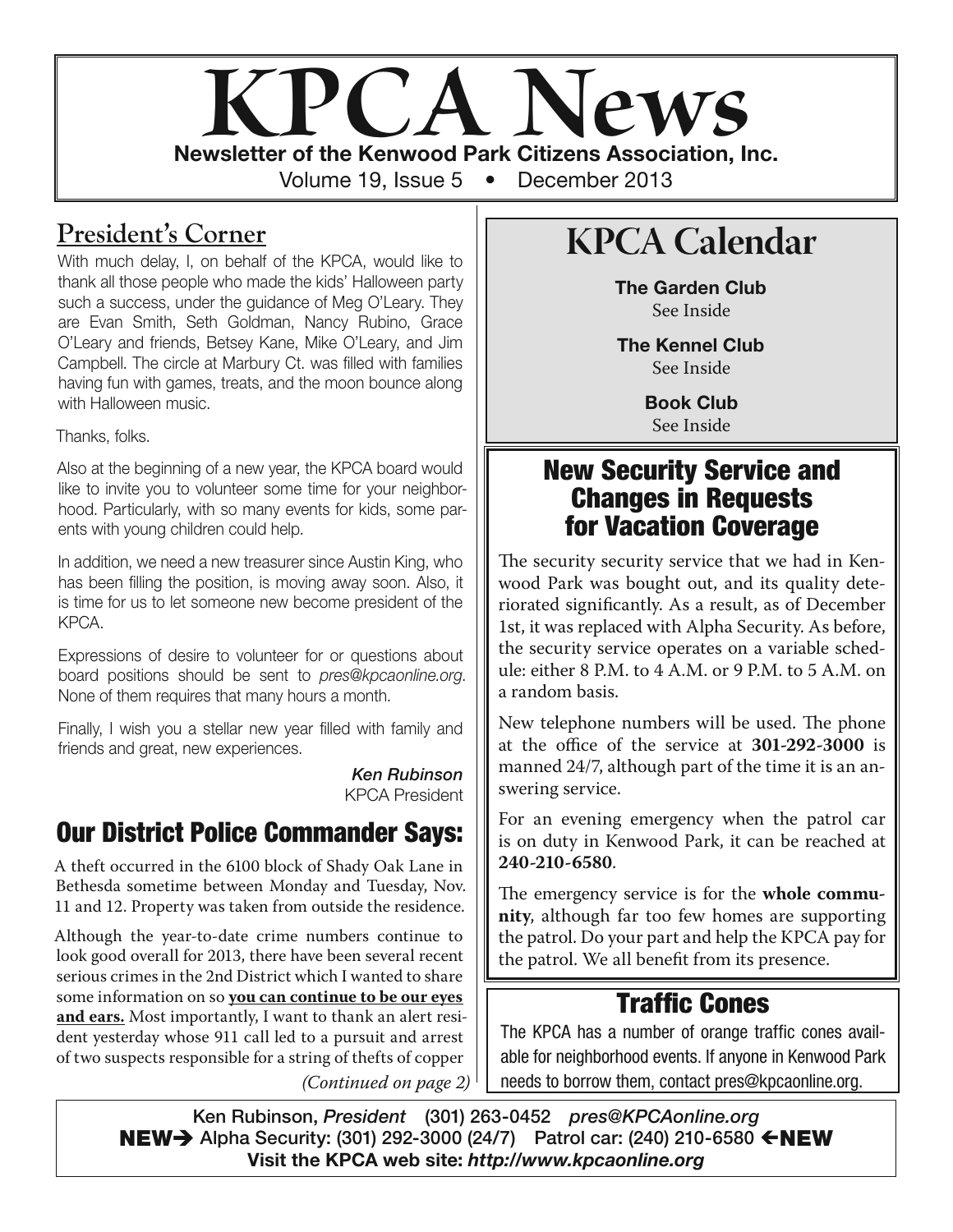gutters and downspouts. This resident observed a suspicious white male knocking on his door asking to clean his gutters. The suspect appeared disheveled and was thought to be casing the area. 911 was called with a description of the suspect and the van he was driving, and when spotted by one of the responding officers, the van fled and eventually crashed where the suspects were arrested and van full of copper gutters was recovered.

On November 4th, some homes in the area of Saul Rd. were burglarized by two black male suspects. At least two separate residents observed these suspects and knew that they were acting suspiciously (knocking on doors, never been in the neighborhood before, and carrying a suitcase with them), yet no one thought to call 911 to report their observations. **One simple call would have allowed us to respond and make an arrest or at least identify the two suspects before they could commit any crimes.**

On November 9th, a resident of Potomac used Craigslist to sell his car. After a test drive, the resident went into his house to retrieve a spare set of keys and the suspect took off in the car. The resident took another car to search for the stolen car and spotted both the car and an officer that was on his way to work. After a short pursuit, the suspect crashed into a bus stop and was arrested. **Please use extreme caution when using sites such as Craigslist to buy/sell items, and consider whether the savings is worth the effort and potential hazard.**

On November 16th, officers were following a suspect that has been involved in several previous crimes. He was observed going to a residence and looking in several obvious hiding spots for a hide-a-key. He then went to the rear of the home and came running out moments later. A traffic stop was made and property from the residence was recovered. Because this arrest violated his probation for a recent conviction, he will be in jail for some time. **Please remember that burglars will often try to gain access to a home by entering an unlocked door or window, or finding a spare key left outside.**

On November 25th, a home invasion was committed by two black males in a neighborhood near the Wildwood Shopping Center. The suspects took the victim's car which was recovered nearby a short time later by responding officers. The suspects had already made their get-away. Similar to the November 4th burglary above, a neighborhood canvass revealed that several residents observed these suspects earlier in the day walking through the neighborhood. No one had ever seen them before and told us that they thought the pair was suspicious. **One call to us may have prevented this family from becoming victims of this very serious crime.**

**LOCK YOUR CARS!** 96 thefts from cars in November which is a 2013 monthly high - 74 of the 96 were unlocked! When you shop, hide your items in the trunk and take them im-



**Save time and money from a trusted home improvement contractor. Find out how much you can save!**

**ServiceAGroup.com will match you with highly qualified Pros, all local and highly recommended by your neighbors and friends. Meet our verified contractors for free estimates. Save even more if you join in with others doing similar projects.**

- **Go to ServiceAGroup.com**
- **Register or Request a Quote**
- **Find contractors working on projects nearby**
- **Get unbeatable savings from reliable, local and top quality service professionals**
- **Try it today..It's Free!**



mediately into your home. This is a crime prevalent this time of year, and thieves will generally ignore a locked car with nothing worth stealing visible and move on to the unlocked one.

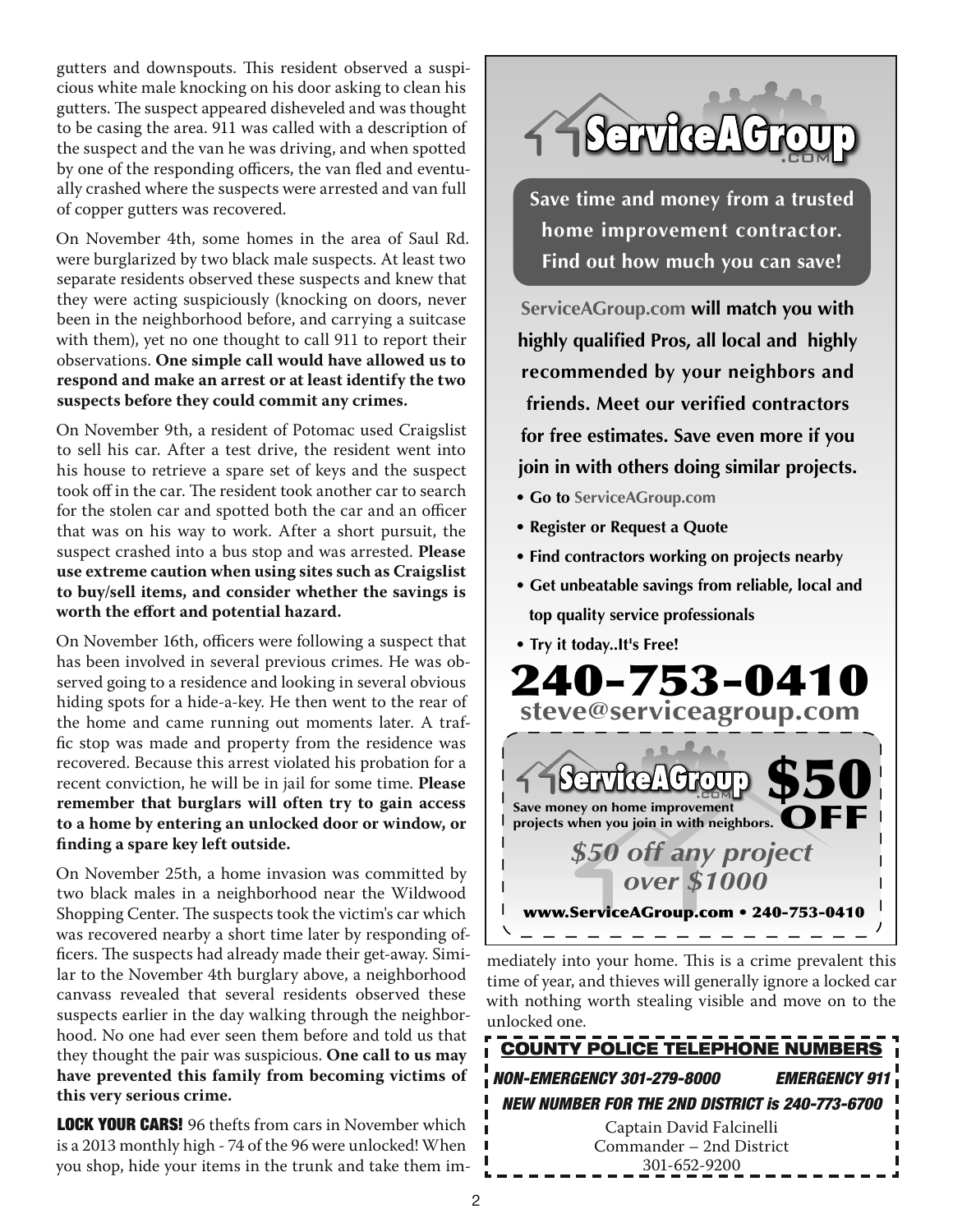# **Kenwood Park Citizens Association Please renew your membership today (or join for the first time).** July 1, 2013, to June 30, 2014 **Security patrol contribution and KPCA membership together: \$338**.  $\Box$  KPCA membership only: \$100. Last Name:\_\_\_\_\_\_\_\_\_\_\_\_\_\_\_\_\_\_\_\_\_\_\_\_\_\_\_\_\_\_\_\_ First Name\_\_\_\_\_\_\_\_\_\_\_\_\_\_\_\_\_\_\_\_\_\_\_\_\_\_\_\_\_\_\_\_\_\_ Title\_\_\_\_\_\_\_\_\_\_\_\_\_\_\_\_\_ Spouse's Name: First\_\_\_\_\_\_\_\_\_\_\_\_\_\_\_\_\_\_\_\_\_\_\_\_\_\_\_\_\_\_\_\_Last (if different)\_\_\_\_\_\_\_\_\_\_\_\_\_\_\_\_\_\_\_\_\_\_\_\_\_\_\_\_ Street Address\_\_\_\_\_\_\_\_\_\_\_\_\_\_\_\_\_\_\_\_\_\_\_\_\_\_\_\_\_\_\_\_\_ Home Phone ( )\_\_\_\_\_-\_\_\_\_\_\_\_\_\_\_ Please make checks out to KPCA (or to the Kenwood Park Citizens Association) Please mail to: Austin King KPCA Treasurer 6604 Millwood Rd. Bethesda, MD 20817 Questions?: pres@kpcaonline.org **<u><b>Peter Dressner - PC Repair Specialist</u>**</u>

#### **MS Windows, Apple OS X, Linux Serving Bethesda Inside Beltway + Adjacent Neighborhoods**

Networking, Virus Removal, PC Problem Resolution Data Recovery and Data Backup, Parental Controls New PC Setup and Data Transfer, Pre-Purchase Advice

Located in Kenwood Park, Bethesda Flexible Hours  $(24/7)$  Email: bethesdapcrepair@gmail.com Tel: 301-718-1088 20 32 Blog: bethesdapcrepair.wordpress.com

#### **Email Notifications**

The KPCA is now sending out neighborhood information by email about four times a year and also if there is a warning needed about safety issues in the neighborhood. These include if a theft occurs, the presence of aggressive solicitations being made house to house, and if a child has been made uncomfortable by interaction with a stranger in the area.

Since all our neighbors do not have email or are not registered, we ask that the safety information be relayed by those who do receive the messages to their unconnected neighbors. If you wish to join in and have these messages delivered to you, we will encourage you to join our website.

Considering a Custom Build?



# 301-347-1627

We Buy Houses

All Cash and Quick Settlement

No Commission & Complimentary Evaluation

> Todd Wood Real Estate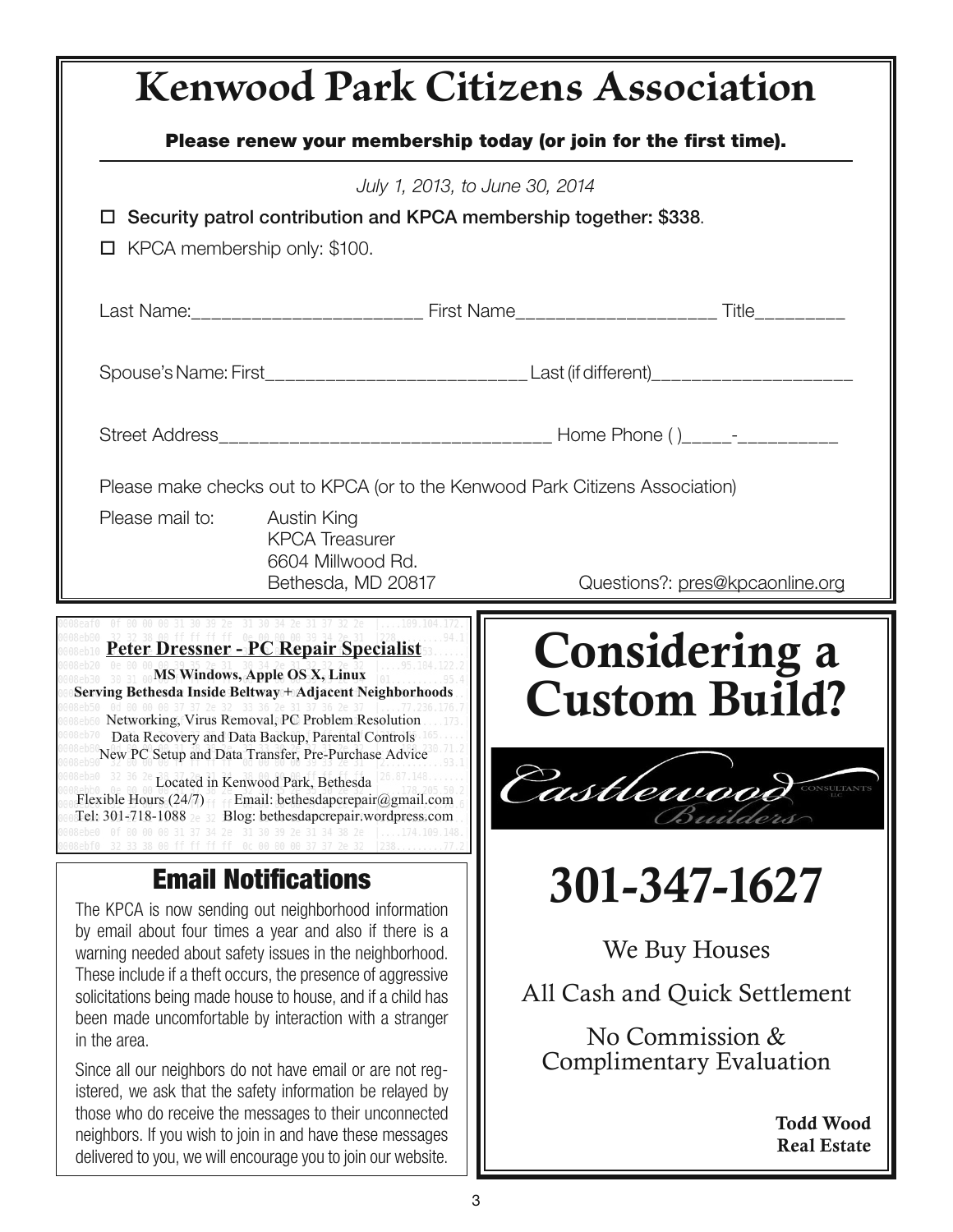# *The Real Estate World* **Year End Real Estate Report for Kenwood Park**

2013 was a relatively quiet year for Kenwood Park in terms of volume. Only 12 homes sold and currently there are none on the market. Prices have remained steady, with a median price of \$937,000 and an average of \$1,000,167. The average number of days on the market was almost halved from the year before at 18.

This year the least expensive home to sell in Kenwood Park was \$810,000 and the most expensive was new construction at \$1,795,000.

Interestingly, fully one third of this year's sales were for "tear downs". Although Kenwood Park was at one time considered too expensive for that kind of redevelopment, our neighborhood is no longer off limits because builders have been able to sell new construction at particularly high prices. They are still looking for a "good deal", however, so they focus on homes that have not been renovated or are in poor condition but on a good lot.

In terms of the future, it is important to note that interest rates are up 1% from where they were last spring. That means that the same amount of money will buy that much less of a house since prices are stable. Between that and the sequester and shut-down, buyers are still wary about making large purchases. There is still competi-

tion for homes, but the escalation clauses that caused the **POTT for Kenwood Park**<br>
tion for homes, but the escalation clauses that caused the  $\frac{2}{3}$  market to be on fire in 2006/7 are more conservative now,  $\frac{2}{3}$  with buyers much less willing to go far out on a limb.<br>
Bec with buyers much less willing to go far out on a limb.

Because it has been a sellers' market I often hear owners saying they don't want/need to do much to prepare their homes for sale. These days that is somewhat true but not to the extent some sellers feel. The buyers are looking for homes that do not look neglected. They will not buy something because they are frustrated at the lack of selection. Although it may not be necessary to install new granite countertops to lure in a buyer, your Formica better not have burn marks on it and your vinyl floor should not be torn.

Hopefully 2014 will bring a robust real estate market, with good selection, serious buyers and everyone reaching their goals!

> Contributed by Linda Chaletzky lchaletzky@eversco.com

\*Statistics are taken from the Metropolitan Regional Information System for three areas: Washington, D.C., Montgomery County, Maryland, and Fairfax County, Arlington, Alexandria, and Falls Church in Virginia.

**xxxxxxxxxxxxxxxxxxxxxxxxxxxxxxxxxxx** 

# **Pet Care Tips for Cold Weather**

Keep your pets inside as much as you can when the mercury drops. If you have to take them out, stay outside with them. When you're cold enough to go inside, they probably are too. If you absolutely must leave them outside for a significant time try leaving out a hot water bottle, wrapped in a towel.

Check your furnace for carbon monoxide leakage before you turn it on, both for your pets' health and your own. Pets generally are more vulnerable to monoxide poisoning than the rest of the family.

Pets that go outside can pick up rock salt, ice, and chemical ice melts in their foot pads. To keep your pet's pads from getting chapped and raw, wipe their feet with a washcloth when they come inside. This will also keep them from licking the salt off their feet, which could cause an inflammation of their digestive tract.

Put a sweater on your pet. Pets lose most of their body heat from the pads of their feet, their ears, and their respiratory tract. The best way to guard your animals against the cold is keeping a close eye on them to make sure they're comfortable.

Before you turn your engine on, check beneath the car or make a lot of noise by honking the horn or rapping on the hood to ensure there are no pets curling up under your car or on the car engine.

If you light a fire or plug in a space heater to keep your home toasty warm, keep an eye out to make sure that no tails or paws come in contact with flames, heating coils, or hot surfaces, while snuggling with your pet.

Be gentle with elderly and arthritic pets during the winter. The cold can leave their joints extremely stiff and tender.

When you're outside with your pets during the winter, you can watch them for signs of discomfort with the cold. If they whine, shiver, seem anxious, slow down or stop moving, or start to look for warm places to burrow, they're saying they want to get back someplace warm.

Wishing you and your pet a beautiful winter and fabulous time taking in the icicles, the snow banks, and the warm, glowing fire at the end of the day.

From Your Friends at KP Kennel Club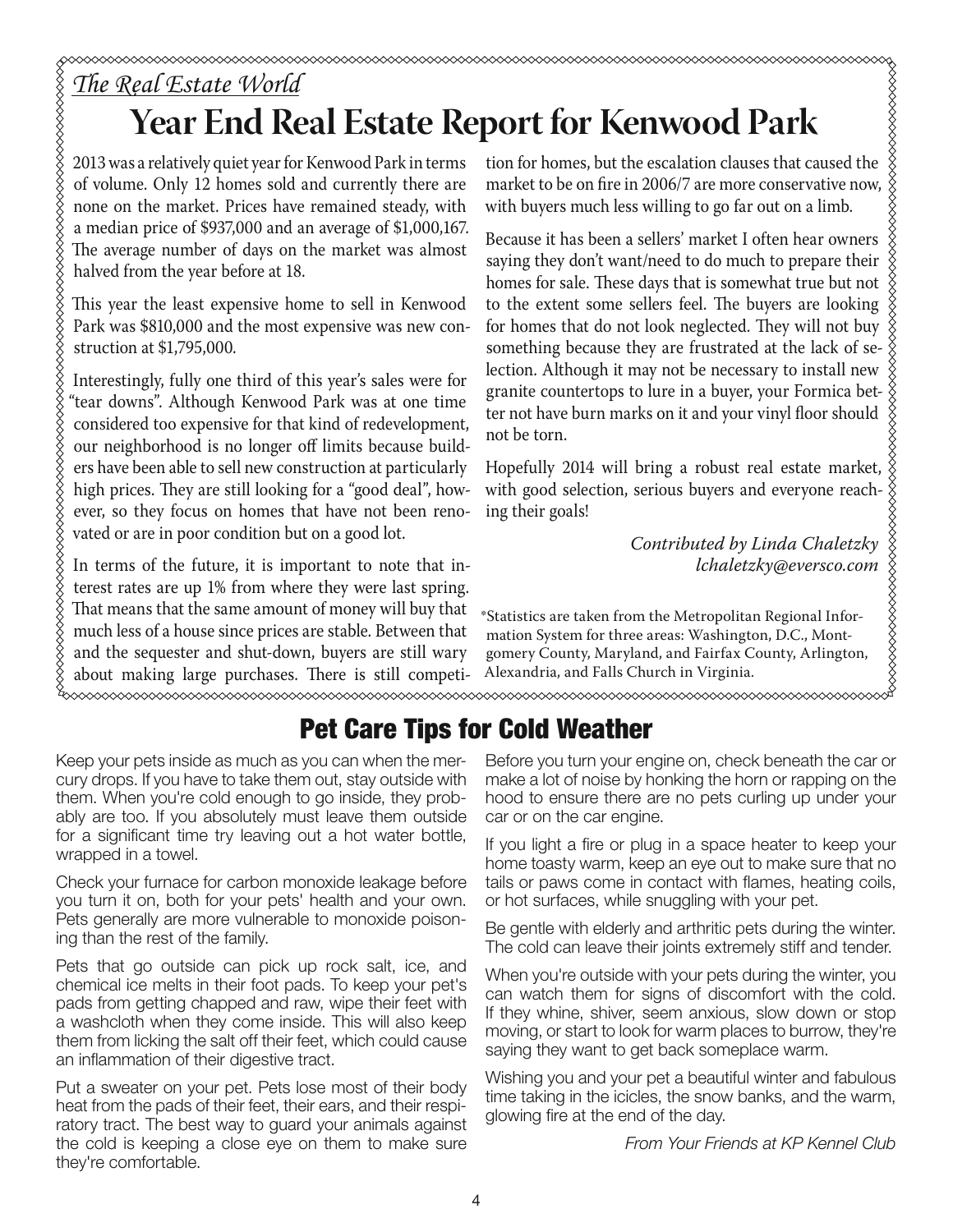## **New Bike Paths are Coming**

While Goldsboro Road was being repaved last month, surveyors were working on a new bike path that will run along Goldsboro from Bradley across River and down to Clara Barton.

Information on this project can be found at http:// www.montgomerycountymd.gov/dot-dte/projects/ goldsboro/index.html

Meanwhile, the plans for the bike path along Bradley has been sitting on the county web site since about 2010. A large file with information on that path will automatically download at the following URL www. montgomerycountymd.gov/dot-dte/resources/files/ BradleyBlvdProspectusBody05182011.pdf

The two projects seem to be completely independent even though they will meet up at Goldsboro and Bradley. If you want to put a word of support for both projects, send a note to Greg Hwang, Project Manager, Division of Transportation Engineering (Greg.Hwang@ montgomerycountymd.gov). Phone: 240-777-7279

Both paths will be beneficial to the bikers of Kenwood Park.

# **KPCA GARDEN CLUB NEWS**

So what does the garden club do? We get together to meet neighbors, share gardening ideas, beautify our neighborhood public spaces, and teach our kids about the joy and satisfaction of working with nature and making things grow.

Plans for 2014, will include a coffee hour Q & A on the use of native plants for low maintenance gardens, with the wonderful garden designers from "New Leaf Designs "and a neighborhood social at the Durbin Rd. Triangle.

Please Contact: sinalymroy@gmail.com or 301-229-3459 to be included in our email list and make sure you are updated on all our events.

### **Bridge**

Interested in playing bridge or starting a bridge club in Kenwood Park? Please call KP residents Gloria Fitchett at (301) 229-8400 or Christina Lobo at (301) 229-3490. We could start playing soon.

# **Neighborhood Services Available**

#### **Baby Sitters**

| L. Sorcher (Certified)                                                                                    | (301) 229-2328 |
|-----------------------------------------------------------------------------------------------------------|----------------|
| J. Flaherty                                                                                               | (301) 229-2602 |
| C. Goldman                                                                                                | (301) 320-1582 |
| Michelle Dressner                                                                                         | (301) 652-5453 |
| Olivia Barber                                                                                             | (301) 760-7535 |
| Katie Choppin (certified)                                                                                 | (301) 229-9139 |
| Anne Charpentier (certified)                                                                              | (301) 320-4310 |
| Bailey and Hannah (sisters, H.S. stu-<br>dents, both CPR cert., Children's<br>Hospital, babysitting cert. | (301) 312-8606 |
| Leaf Rakers, Snowshovelers, Odd Jobs                                                                      |                |

| Isaac Bacon (Whitman HS student) (240) 507-8075<br>IsaacBacon43@gmail.com |                |
|---------------------------------------------------------------------------|----------------|
| <b>Shafi Noss</b>                                                         | (301) 325-8360 |
| Amber White                                                               | (301) 588-6474 |
| (apamberpower@gmail.com (loving and reliable dog walker)                  |                |
| Alex (10th grader at French Int'l School) acpiot@gmail.com                |                |
| Ray Shao (DIY handyperson/lawn mowing) (240) 421-5095                     |                |

Chris Fowler (lawns, water plants, pet care, move

heavy objects chris.fowler419@gmail.com (301) 455-8187

#### **GET LISTED HERE FREE:**

Leave name and phone number with Editor, Edward Elson, at (301) 320-2837 or email news@kpcaonline.org



novel Norwegian by Night by Derek Miller. For more infor-

mation, please contact sjgust@msn.com.

# **Advertise in the**

|                      | ◇◇◇◇◇◇◇◇◇◇◇◇◇◇◇◇◇◇◇◇◇◇◇◇◇◇◇◇<br><b>Advertise in the</b><br><b>KPCA News</b> |                |                                       |
|----------------------|-----------------------------------------------------------------------------|----------------|---------------------------------------|
|                      | <b>Dimensions</b>                                                           |                |                                       |
| <b>Size</b>          | Inches                                                                      | Picas          | <b>Price</b>                          |
| <b>Business Card</b> | $2''$ h x $3\frac{2}{3}''$ w                                                | $12 \times 22$ | \$30                                  |
| Quarter-Page         | 5" h x $3\frac{2}{3}$ " w                                                   | $30 \times 22$ | \$40                                  |
| Half-Page Horiz.     | 5" h x 71/2" w                                                              | $30 \times 45$ | Contact:<br><b>Edward Elson</b>       |
| Half-Page Vert.      | $10''$ h x $3\frac{2}{3}''$ w                                               | 60 x 22        | news@kpcaonline.org<br>(301) 320-2837 |
| <b>Full Page</b>     | $10''$ h x $7\frac{1}{2}''$ w                                               | 60 x 45        |                                       |

Delivered to every home in Kenwood Park!